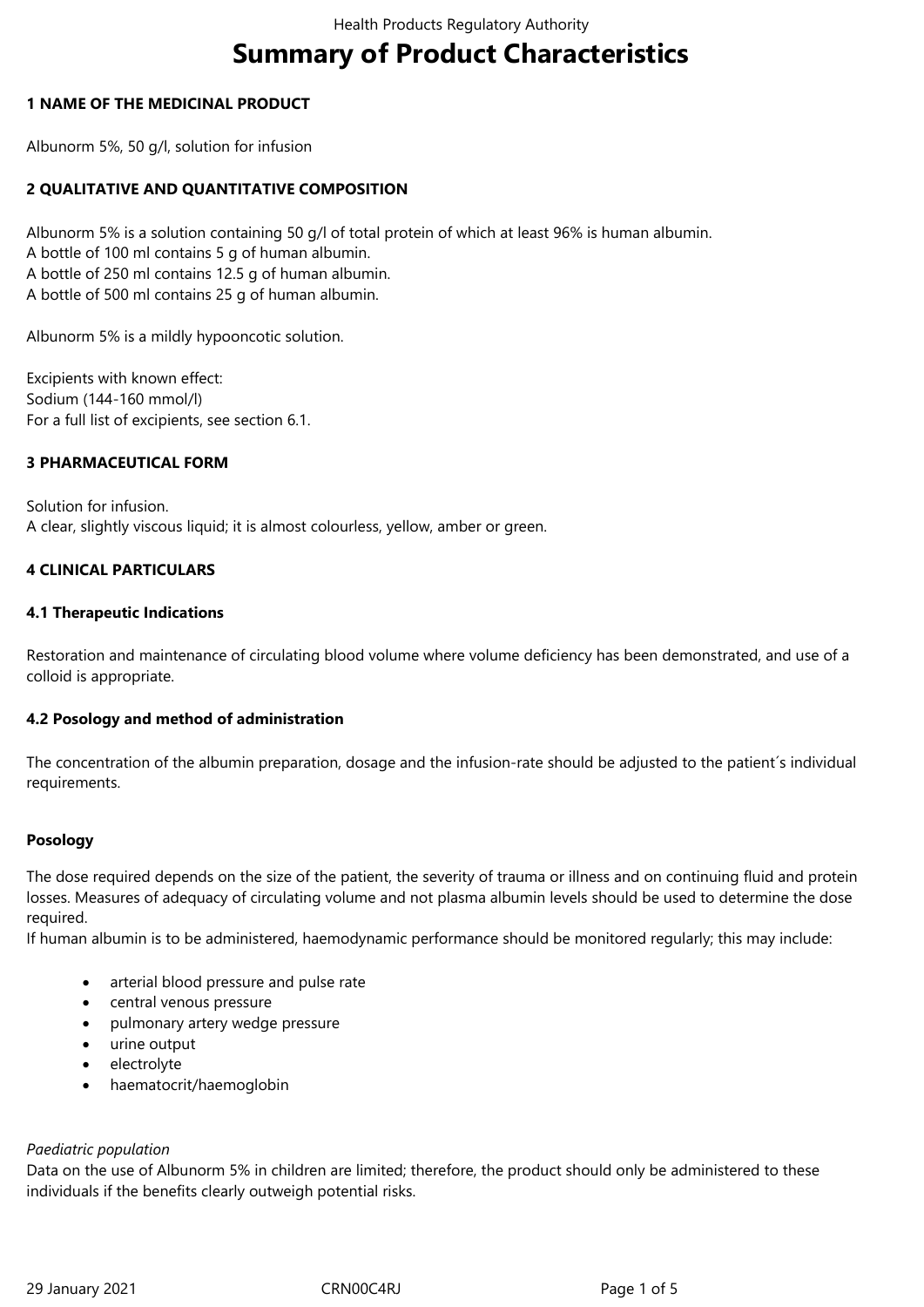## **Method of administration**

Human albumin can be directly administered by the intravenous route. The infusion rate should be adjusted according to the individual circumstances and the indication. In plasma exchange the infusion-rate should be adjusted to the rate of removal.

## **4.3 Contraindications**

Hypersensitivity to albumin preparations or to any of the excipients.

#### **4.4 Special warnings and precautions for use**

**Traceability** 

In order to improve the traceability of biological medicinal products, the name and the batch number of the administered product should be clearly recorded.

Suspicion of allergic or anaphylactic type reactions requires immediate discontinuation of the infusion. In case of shock, standard medical treatment for shock should be implemented.

Albumin should be used with caution in conditions where hypervolaemia and its consequences or haemodilution could represent a special risk for the patient. Examples of such conditions are:

- Decompensated cardiac insufficiency
- Hypertension
- Oesophageal varices
- Pulmonary oedema
- Haemorrhagic diathesis
- Severe anaemia
- Renal and post-renal anuria

In a post-hoc follow-up study of critically ill patients with traumatic brain injury, fluid resuscitation with albumin was associated with higher mortality rates than was resuscitation with saline. While the mechanisms underlying this observed difference in mortality are not clear, caution is advised in the use of albumin in patients with severe traumatic brain injury.

200-250 g/l human albumin solutions are relatively low in electrolytes compared to 40-50 g/l human albumin solutions. When albumin is given, the electrolyte status of the patient should be monitored (see section 4.2) and appropriate steps taken to restore or maintain the electrolyte balance.

If comparatively large volumes are to be replaced, controls of coagulation and haematocrit are necessary. Care must be taken to ensure adequate substitution of other blood constituents (coagulation factors, electrolytes, platelets and erythrocytes).

Hypervolaemia may occur if the dosage and rate of infusion are not adjusted to the patients circulatory situation. At the first clinical signs of cardiovascular overload (headache, dyspnoea, jugular vein congestion), or increased blood pressure, raised venous pressure and pulmonary oedema, the infusion is to be stopped immediately.

This medicinal product contains 331 - 368 mg sodium per 100 mL albumin solution, equivalent to up to 18.4% of the WHO recommended maximum daily intake of 2 g sodium for an adult

Standard measure to prevent infections resulting from the use of medicinal products prepared from human blood or plasma include selection of donors, screening of individual donations and plasma pools for specific markers of infection and the inclusion of effective manufacturing steps for the inactivation/removal of viruses.

Despite this, when medicinal products prepared from human blood or plasma are administered, the possibility of

transmitting infective agents cannot be totally excluded. This also applies to unknown or emerging viruses and other pathogens.

There are no reports of virus transmissions with albumin manufactured to European Pharmacopoeia specifications by established processes.

29 January 2021 CRN00C4RJ Page 2 of 5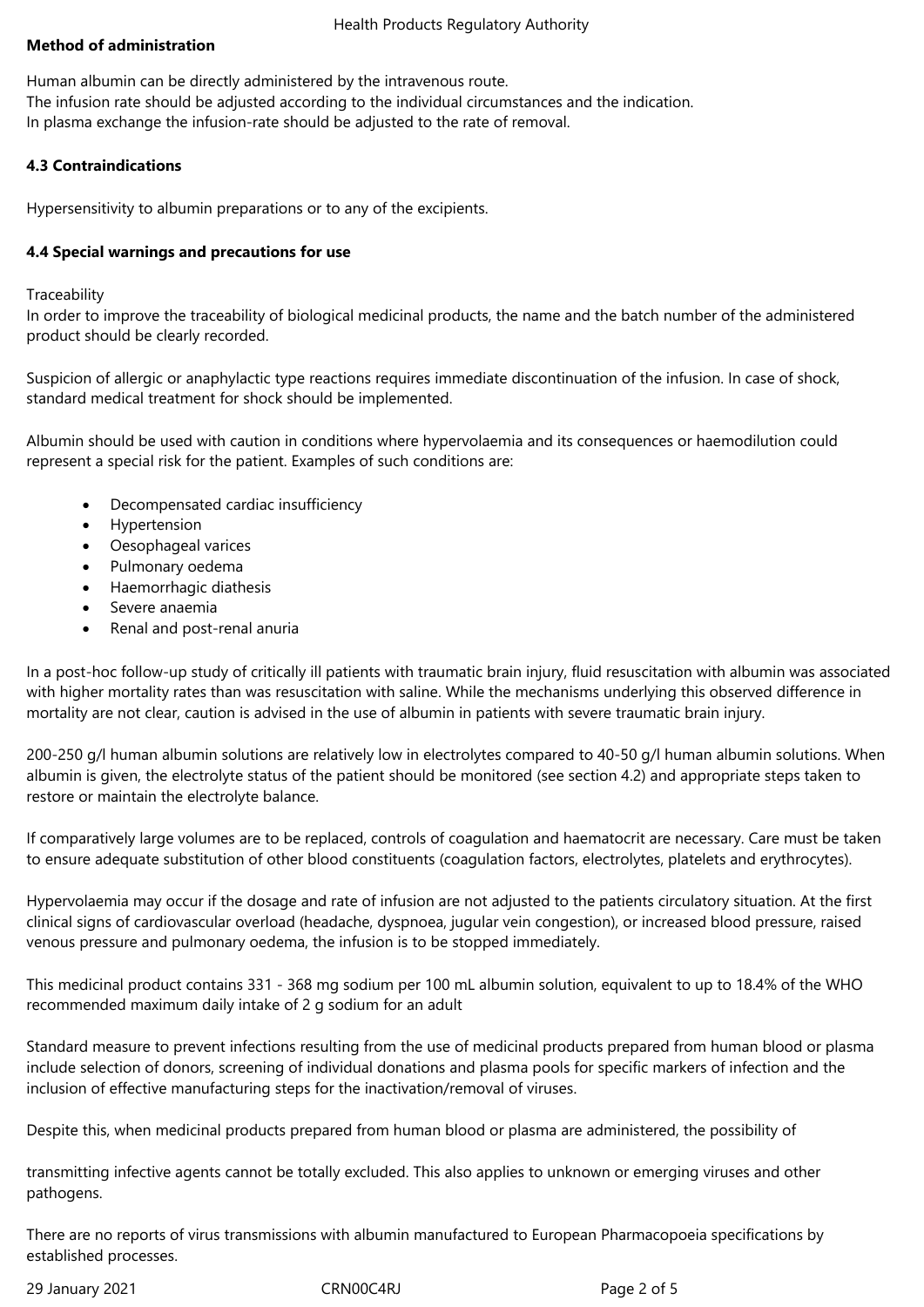#### Health Products Regulatory Authority

It is strongly recommended that every time that Albunorm 5% is administered to a patient, the name and batch number of the product are recorded in order to maintain a link between the patient and the batch of the product.

## **4.5 Interaction with other medicinal products and other forms of interactions**

No specific interactions of human albumin with other medicinal products are known.

#### **4.6 Fertility, pregnancy and lactation**

#### *Pregnancy*

The safety of Albunorm 5% for use in human pregnancy has not been established in controlled clinical trials. However, clinical experience with albumin suggests that no harmful effects on the course of pregnancy, or on the fetus and the neonate are to be expected.

No animal reproduction studies have been conducted with Albunorm 5%. However, human albumin is a normal constituent of human blood.

#### **4.7 Effects on ability to drive and use machines**

No effects on ability to drive and use machines have been observed.

#### **4.8 Undesirable effects**

Mild reactions such as flush, urticaria, fever, and nausea occur rarely. These reactions normally disappear rapidly when the infusion rate is slowed down or the infusion is stopped. Very rarely, severe reactions such as shock may occur. In case of severe reactions, the infusion should be stopped and an appropriate treatment should be initiated.

The following adverse reactions have been observed for human albumin solutions during the postmarketing phase and can therefore also be expected for Albunorm 5%.

| System Organ Class                                   | Reactions                                |
|------------------------------------------------------|------------------------------------------|
|                                                      | (frequency not known)*                   |
| Immune system disorders                              | anaphylactic shock anaphylactic reaction |
|                                                      | hypersensitivity                         |
| Psychiatric disorders                                | confusional state                        |
| Nervous system disorders                             | headache                                 |
| Cardiac disorders                                    | tachycardia                              |
|                                                      | bradycardia                              |
| Vascular disorders                                   | hypotension                              |
|                                                      | hypertension                             |
|                                                      | flushing                                 |
| Respiratory, thoracic and mediastinal disorders      | dyspnoea                                 |
| Gastrointestinal disorders                           | nausea                                   |
| Skin and subcutaneous tissue disorders               | urticaria                                |
|                                                      | angioneurotic oedema                     |
|                                                      | rash erythematosus                       |
|                                                      | hyperhidrosis                            |
| General disorders and administration site conditions | pyrexia                                  |
|                                                      | chills                                   |

\* cannot be estimated from the available data

For safety with respect to transmissible agents, see 4.4.

#### Reporting of suspected adverse reactions

Reporting suspected adverse reactions after authorisation of the medicinal product is important. It allows continued monitoring of the benefit/risk balance of the medicinal product. Healthcare professionals are asked to report any suspected adverse reactions via HPRA Pharmacovigilance, Website: www.hpra.ie

29 January 2021 CRN00C4RJ Page 3 of 5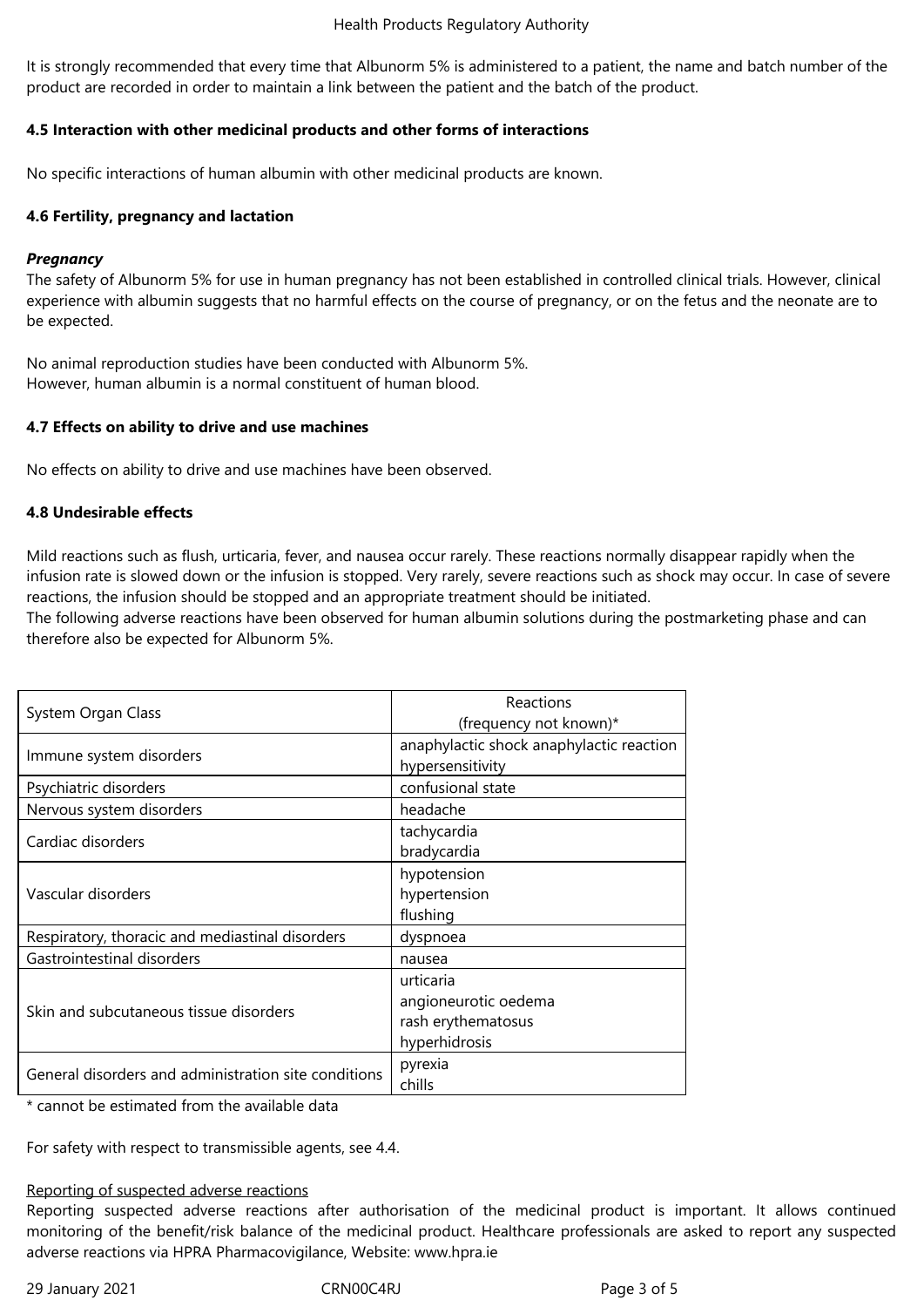#### **4.9 Overdose**

Hypervolaemia may occur if the dosage and rate of infusion are too high. At the first clinical signs of cardiovascular overload (headache, dyspnoea, jugular vein congestion), or increased blood pressure, raised central venous pressure and pulmonary oedema, the infusion should be stopped immediately and the patient´s haemodynamic parameters carefully monitored.

## **5 PHARMACOLOGICAL PROPERTIES**

#### **5.1 Pharmacodynamic properties**

Pharmacotherapeutic group: blood substitutes and plasma protein fractions,

ATC code: B05AA01

Human albumin accounts quantitatively for more than half of the total protein in the plasma and represents about 10% of the protein synthesis activity of the liver.

Physico-chemical data:

Human albumin 40 to 50 g/l is mildly hypooncotic to normal plasma.

The most important physiological function of albumin results from its contribution to oncotic pressure of the blood and transport function. Albumin stabilises circulating blood volume and is a carrier of hormones, enzymes, medicinal products and toxins.

#### **5.2 Pharmacokinetic properties**

Under normal conditions the total exchangeable albumin pool is 4-5 g/kg body weight, of which 40-45% is present intravascularly and 55-60% in the extravascular space. Increased capillary permeability will alter albumin kinetics and abnormal distribution may occur in conditions such as severe burns or septic shock.

Under normal conditions, the average half-life of albumin is about 19 days. The balance between synthesis and breakdown is normally achieved by feedback regulation. Elimination is predominantly intracellular and due to lysosome proteases. In healthy subjects, less than 10% of infused albumin leaves the intravascular compartment during the first 2 hours following infusion. There is considerable individual variation in the effect on plasma volume. In some patients the plasma volume can remain increased for some hours. However, in critically ill patients, albumin can leak out of the vascular space in substantial amounts at an unpredictable rate.

#### **5.3 Preclinical safety data**

Human albumin is a normal constituent of human plasma and acts like physiological albumin.

In animals, "single-dose" toxicity testing is of little relevance and does not permit the evaluation of toxic or lethal doses or of a dose-effect-relationship. "Repeated-dose" toxicity testing is impracticable due to the development of antibodies to heterologous protein in animal models.

To date, human albumin has not been reported to be associated with embryo-fetal toxicity, oncogenic or mutagenic potential. No signs of acute toxicity have been described in animal models.

## **6 PHARMACEUTICAL PARTICULARS**

#### **6.1 List of excipients**

Sodium chloride 7.7 g/l N-acetyl-DL-tryptophan 1 g/l Caprylic acid 0.6 g/l Water for injections ad 1000 ml

*Electrolytes* Sodium 144-160 mmol/l

#### **6.2 Incompatibilities**

Human albumin solution must not be mixed with other medicinal products (except those mentioned in 6.6) whole blood and packed red cells.

# **6.3 Shelf life**

29 January 2021 CRN00C4RJ Page 4 of 5